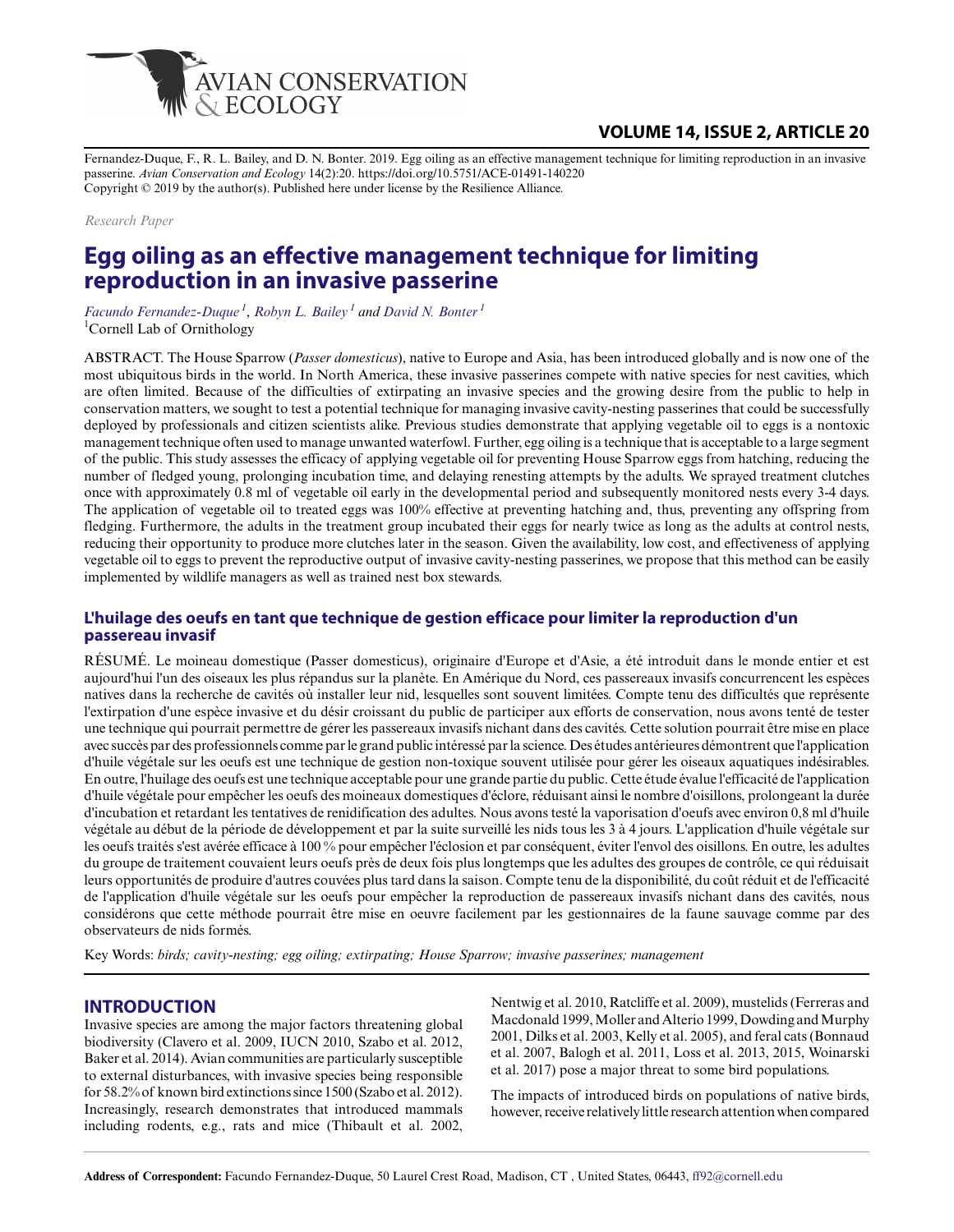to mammals. Some studies demonstrate that birds can be as harmful as the most damaging mammal species (Kumschick and Nentwig 2010). A recent review showed that non-native birds impact avian populations through predation, brood parasitism, hybridization, competition for resources, and disease transmission (Baker et al. 2014). Among cavity-nesting species, competition between native and non-native birds for nesting sites can be intense (Fisher and Wiebe 2006, Aitken and Martin 2008, Frei et al. 2015, Charter et al. 2016). In Europe, experimental evidence suggests that the Ring-necked Parakeet (*Psittacula krameri*) is contributing to the decline in Eurasian Nuthatch (*Sitta europaea*) populations because of competition over nest sites (Strubbe and Matthysen 2007, 2009). Likewise, House Sparrows (*Passer domesticus*), one of the most globally ubiquitous invasive birds, usurp nest sites and negatively impact the reproductive success of native birds throughout their introduced range (Gowaty 1984, Radunzel et al. 1997, Ghilain and Bélisle 2008, Goldshtein et al. 2018).

Unfortunately, management approaches for limiting nest site competition between invasive and native species are limited (Bomford and Sinclair 2002, Grarock et al. 2013, 2014, Orchan et al. 2013, Charter et al. 2016). The most common management technique has been to trap and euthanize invasive species (Fitzwater 1988, Soh et al. 2002, Tracey et al. 2008). In the southeastern United States, the trap and euthanize approach has minimized the disruptive behavior of the Monk Parakeet (*Myiopsitta monachus*), which tend to nest on utility infrastructure (Tillman et al. 2004). Such approaches can create ethical conflicts, however, and widespread use of this approach among the public is unlikely. The use of toxic chemicals is another technique used to control invasive birds, e.g., European Starling (*Sturnus vulgaris*; Decino et al. 1966, Besser et al. 1967, West 1968, Linz et al. 2007, Carlson et al. 2011). Chemical treatments, however, are not species-specific and the potential effects of such treatments on nontarget taxa must be considered (Cunningham et al. 1979, Cummings et al. 2002, Eisemann et al. 2003). Even when relying on species-specific methods of management, these can still have unforeseen negative consequences on native species because of complex interactions among species in cavity-nesting bird communities (Orchan et al. 2013).

Eradicating or limiting population growth of invasive species without negatively affecting native species is extremely difficult; there continues to be a need for new management techniques and approaches. Because many birds nest on private land, approaches that engage the public in limiting the reproductive success of invasive birds deserve attention. One potential technique, regularly used with nonpasserines such as waterfowl and gulls, involves applying mineral or vegetable oil to the clutch of eggs in a nest. Coating an egg in oil inhibits oxygen diffusion through eggshell pores, thereby terminating development (Martin et al. 2007). The application of oil to eggs is effective at limiting reproduction, preventing 90–100% of oiled eggs from hatching (Thomas 1972, Blokpoel and Hamilton 1989, Christens et al. 1995, Pochop et al. 1998*a, b*, Martin et al. 2007, Hindman et al. 2014). In contrast to direct nest removal, this technique prevents the eggs from developing while continuing to keep the parents actively engaged in incubation behavior rather than investing in a renesting attempt (Thomas 1972, Christens et al. 1995, Pochop et al. 1998*a*, Hindman et al. 2014, Beaumont et al. 2018). This

management strategy has been focused primarily on species that nest in colonies because of the ease of targeting numerous nests at once (Pochop et al. 1998*b*, Blackwell et al. 2000, Martin et al. 2007, Devault et al. 2014).

Coating eggs in oil can also be used for cavity-nesting species. In the last century, the establishment and care of nest boxes across the United States and Canada has increased in popularity, a byproduct of the rise in recreational birdwatching (Lepczyk et al. 2004, U.S. Department of the Interior et al. 2013, Federal, Provincial, and Territorial Governments of Canada 2014, Raleigh et al. 2019). This has led to a substantial community of people that enjoys native nesting birds and is therefore interested in deterring invasive species using their nest boxes, e.g., House Sparrows and European Starlings. In North America, many people who monitor nest boxes confront the invasive species problem by removing House Sparrow nests from their nest boxes (Kibler 1969, Scriven 1993, Larson et al. 2016). In this case, nest removal is allowable under the Migratory Bird Treaty Act of 1918 in the U.S. and the Migratory Birds Convention Act of 1994 of Canada, which only protect native species. Although this approach effectively terminates the nesting attempt, an evicted pair can still take over a nearby nest cavity to renest, potentially disrupting the nesting efforts of native species. Thus, removing the nest of the invasive species may be counterproductive if it leads the invasive species to usurp a nearby nest site.

In our study, we tested the feasibility and effectiveness of egg oiling as an approach to reducing the reproductive success of House Sparrows while minimizing the impact on native species. Although effective at limiting reproduction in other taxa, the egg oiling technique has rarely been applied to passerines. We hypothesized that a single application of vegetable oil to House Sparrow eggs would limit their reproductive success while minimizing disturbance to the pair such that incubation of nonviable eggs would continue. Specifically, we predicted that the application of vegetable oil to eggs would prolong the amount of time adults spent incubating, reduce hatching success, and reduce the number of young that fledged per nesting attempt compared to control (untreated) nests.

#### **MATERIALS AND METHODS**

## **Field sites and methods**

We conducted our study in the towns of Ithaca and Lansing in Tompkins County, New York, USA (~42°34′N, 76°33′W). Nest boxes ( $n = 80$ ) were installed and monitored for signs of House Sparrow activity every three to four days throughout the breeding season (April–August 2018). All boxes were designed for Tree Swallows (*Tachycineta bicolor*) and Eastern Bluebirds (*Sialia sialis*) and had a 3.8 cm diameter entrance hole following the Cornell Lab of Ornithology's recommendations for Eastern Bluebird box design (Cornell Lab of Ornithology 2019). These boxes are regularly used by House Sparrows. When a House Sparrow clutch was completed, the nest was assigned to either the treatment (oiling) or control group (no oiling). At each site, every fourth completed nest was assigned to the control group and the nesting attempt was allowed to proceed with only minimal disturbance for monitoring purposes. We monitored 51 House Sparrow nest attempts between April and August 2018 (44 treatment and seven control).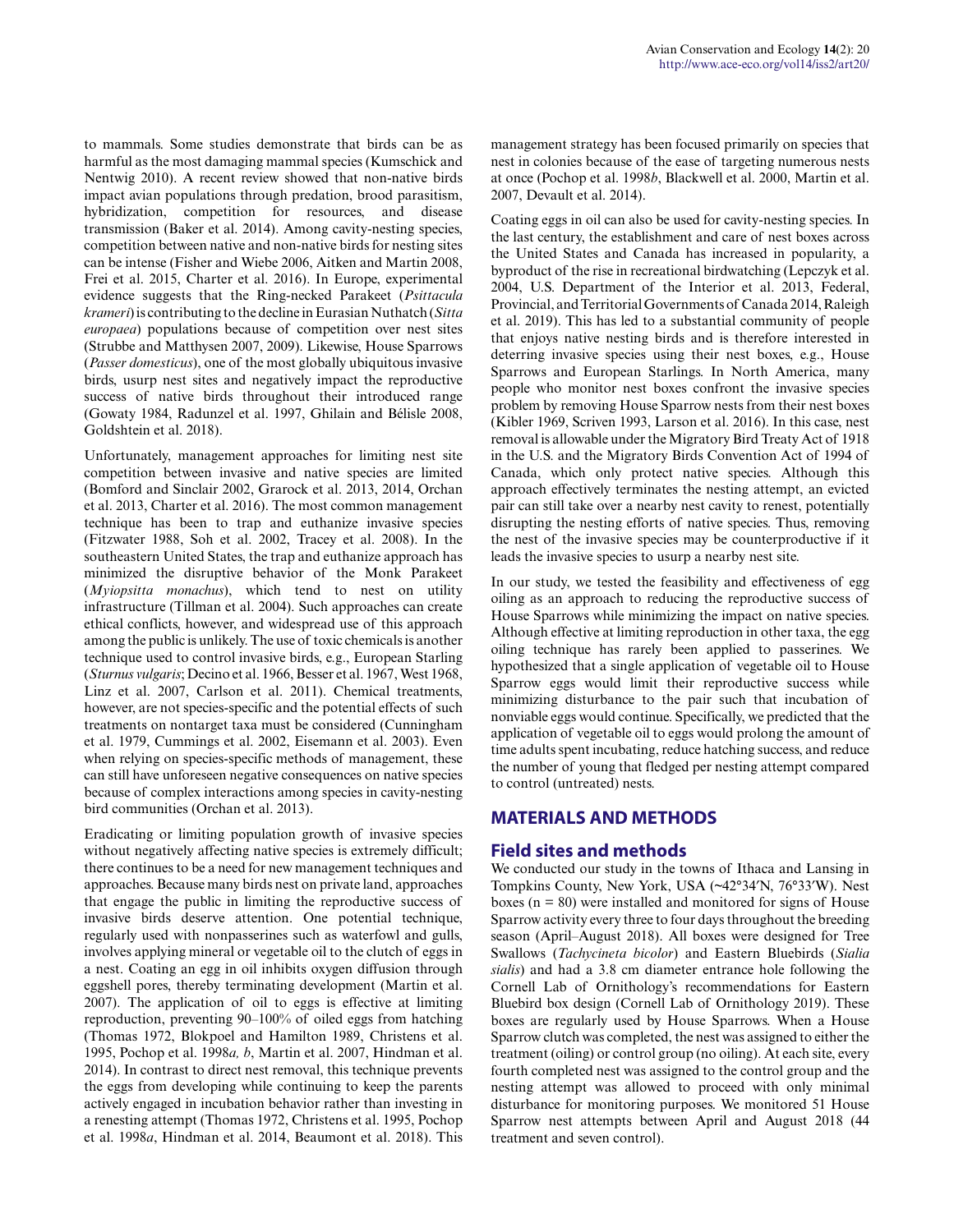Treated eggs were gently removed from the nest, placed on the grass at the foot of the nest box, and sprayed once with foodgrade sprayable vegetable oil, i.e., canola cooking oil spray. We applied ~0.8 ml of canola oil, i.e., a spray of approximately two seconds in duration, to treated eggs. The eggs were then returned to the nest, with the entire process taking less than two minutes. The control eggs did not receive a parallel treatment because we sought to test for differences in hatching success between treated eggs and unmanipulated nests. After treatment, nests were monitored every three to four days for signs of continued incubation defined by parental activity at the box, or in the absence of adults, by briefly placing fingers on the eggs to test for warmth. At each visit, we classified a nesting attempt as failed (cold eggs, no adult flushing from the box, lack of adults in the vicinity, etc.) or ongoing.

Many House Sparrow pairs initiated another clutch in the same box while the box still contained eggs from the previous clutch. When this happened, we considered the new clutch as a new nesting attempt and only the new eggs were counted for the clutch size calculations. After clutches were completed in renesting attempts, all eggs in boxes in the treatment group were sprayed following the aforementioned protocol. Because 90% of individually marked females ( $n = 20$ ) chose to renest in the same box after the first clutch failed to hatch, we assumed that pair identity remained the same for subsequent attempts in the nest boxes attended by unbanded birds. Treatment (oil or control) was assigned to the box and maintained for all nesting attempts throughout the breeding season.

#### **Statistical methods**

To test for treatment-based difference in the length of incubation, we constructed a mixed model where the number of days that the eggs were incubated was modeled as a function of treatment (categorical: control vs. oiled) and attempt within the nesting season (categorical: 1, 2, 3, or 4, PROC GLIMMIX in SAS, log link, Poisson distribution, SAS Institute 2012). Because individual pairs attempted up to four nests within a season, pair identity was included as a repeated variable in the model. We report raw means and standard errors in the figure to aid in interpretation.

To investigate the effectiveness of egg oiling as a strategy for preoccupying birds with nonviable eggs, we created a second mixed model (PROC GLIMMIX, Poisson distribution) with the days between initiation of sequential clutches (interclutch interval) within pairs as the response variable. Interclutch interval was modeled as a function of treatment (oiled or control), with pair identifier as the random variable.

#### **RESULTS**

The mean length of incubation in treated nests was almost twice as long as the incubation time in control nests ( $F_{1,19} = 2.36$ ,  $P =$ 0.029; Fig. 1). Oiled nests were incubated for as few as 6 days and as long as 44 days before the clutch was either abandoned or renesting was initiated. The length of the incubation period did not vary seasonally with nesting attempt number  $(F_{3,19} = 0.01, P)$  $= 0.998$ ).

Birds nesting in control nest boxes were more likely to fledge offspring than birds using boxes receiving the oil treatment (Fig. 2; range 1–5 fledglings per successful nesting attempt in control nests). No eggs hatched, and therefore no chicks fledged, from treated nests.

**Fig. 1**. Mean incubation length (days ± standard error) for House Sparrows (*Passer domesticus*) in control nests and nests where eggs were sprayed with vegetable oil to prevent hatching  $(n = 7$  and 44 nests, respectively).



**Fig. 2**. Mean number of offspring fledged per nesting attempt (± standard error) by House Sparrows (*Passer domesticus*) in control nests and nests where eggs were sprayed with vegetable oil to prevent hatching.



Although the birds in control nests hatched, fed, and fledged offspring, birds with oiled clutches delayed renesting for extended periods of time with renesting intervals that were only 8 days shorter, on average, than control nests  $(F_{1,4} = 1.53, P = 0.200,$  Fig. 3). Pairs in the treatment group sometimes laid new eggs in the nest with the existing, unhatched eggs ( $n = 12$ ), with the maximum clutch size reaching 11 total new and previously treated eggs. Frequently, pairs removed some eggs before laying a new clutch (43% of renesting attempts).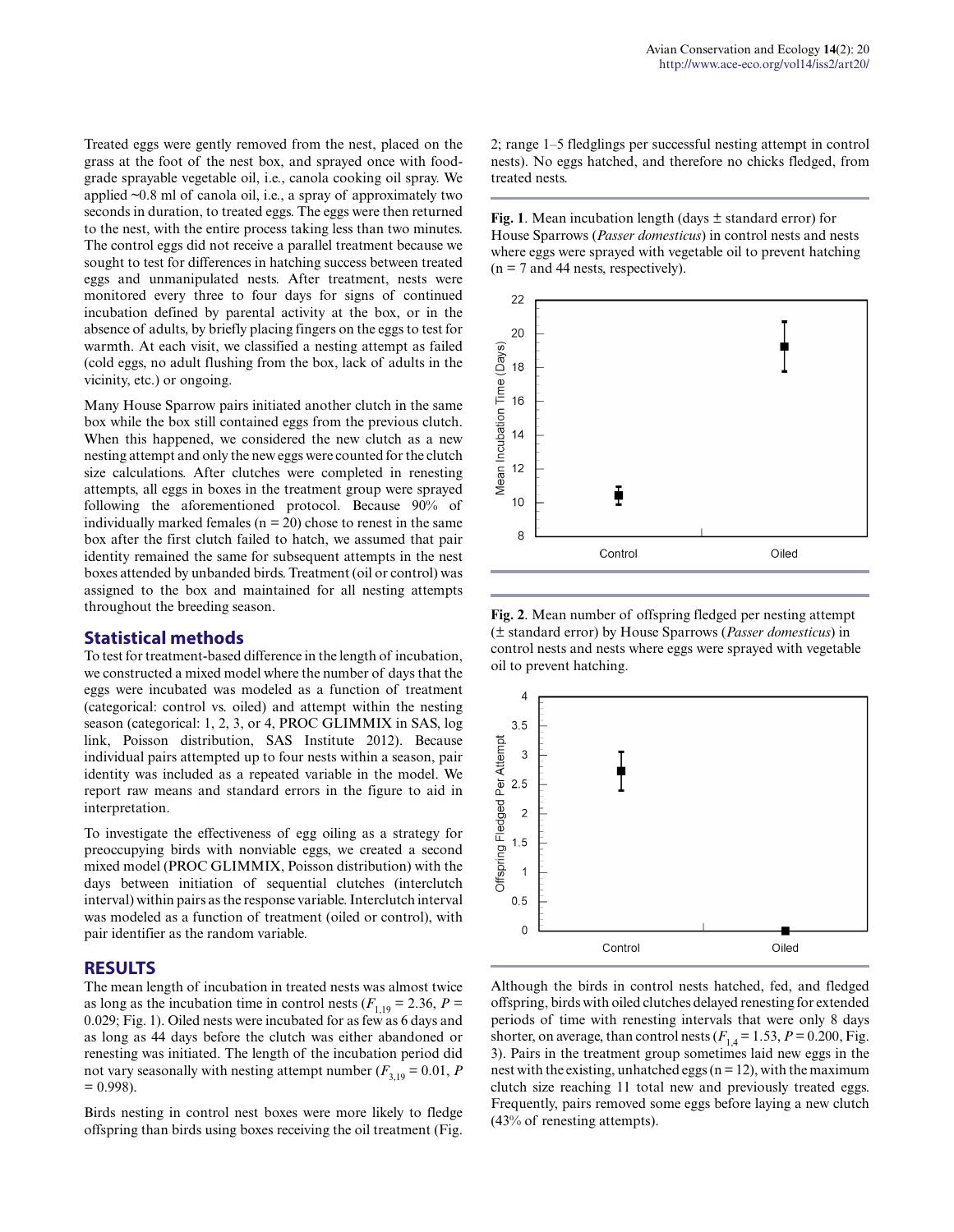**Fig. 3**. Mean number of days (± standard error) between nesting attempts by House Sparrows (*Passer domesticus*) in control nests and nests where eggs were sprayed with vegetable oil to prevent hatching.



## **DISCUSSION**

We found that the single application of sprayable canola oil to House Sparrow eggs prolonged incubation time and reduced reproductive success to zero. The effectiveness of the oiling treatment in preventing hatching and extending incubation time corroborates the findings of other studies utilizing oils on nonpasserine eggs (Pochop et al. 1998*a*, Devault et al. 2014, Hindman et al. 2014). Further, we found that House Sparrow pairs at treated nests tended to renest in the same nest box. Because removing the nests of the invasive species often leads birds to seek other nesting sites, nest removal may actually be counterproductive as native species may be evicted from nearby nest boxes (Berger et al. 2001). The egg oiling approach, therefore, was completely effective at eliminating reproduction by House Sparrows while limiting usurpation of occupied nest sites. Because birds at treated nests tended to initiate a renesting attempt within a month of the initial application of oil, nest box stewards must remain vigilant and spray new clutches as they appear throughout the breeding season to effectively limit reproduction.

Worldwide, several of the most successful invasive bird species are cavity-nesters (Lowe et al. 2000). This reliance on cavities for nest sites places invasive birds in direct competition with native species over a potentially limiting resource (Strubbe and Matthysen 2009, Charter et al. 2016). Invasive species may usurp nest sites from native species via physical competition or by initiating nesting earlier in the season, thereby pre-emptively occupying optimal nest sites. Although numerous studies report negative impacts of invasive cavity-nesting birds on native avifauna, few studies suggest successful, feasible management strategies (Stone and Loope 1987, Manchester and Bullock 2000, Avery and Tillman 2005, Avery et al. 2008, Khan et al. 2011, Ahmad et al. 2012).

As with nest removal, other strategies for managing invasive cavity-nesting birds have drawbacks. Trapping and euthanizing adults is likely to have the most rapid and significant effect on decreasing local populations (Weitzel 1988); however, trapping adults requires considerable effort. Further, euthanizing trapped birds raises ethical concerns and may not be feasible in public access settings. In a survey of citizen scientists who monitor nest boxes, euthanizing and shooting non-native species were less popular management techniques than removing nests or eggs (Larson et al. 2016).

Methods of addling eggs beyond the application of oil may include piercing or shaking, processes that are generally considered humane if performed during the earliest stages of embryonic development (Humane Society of the United States 2009). These techniques are typically deployed on eggs of waterfowl and larger species, however. Shaking or piercing the small, relatively fragile eggs of passerines may result in egg breakage. Damaging eggs by such techniques would effectively result in nest removal, with the associated risk of focal birds moving to nearby nest boxes. Recently, researchers have begun testing the efficacy of swapping the eggs of House Sparrows with wooden replicas to keep the adults occupied during the breeding season (Sparrow Swap 2019). Although this may have a similar result to the egg-oiling conducted in our study, replica eggs must be of similar size and coloration or they will be ejected from the nest. Such egg replicas are not readily available to the public, and large numbers of replicas would be required for people attempting to manage multiple House Sparrow nests in large colonies. On the other hand, sprayable vegetable oil is inexpensive, readily available, and is generally acceptable to the public (Pochop et al. 1998*b*). Egg-oiling likely limits damage to neighboring birds' nests, does not require nest box modifications, and could be conducted in areas where trapping and euthanizing were not desirable, e.g., public parks.

Although addling House Sparrow eggs via the application of oil shows positive results for managing invasive species that nest in cavities, more research is needed to understand the long-term effects of this management strategy. Although egg-oiling was extremely effective in reducing the reproductive output of treated birds in our study, we cannot determine if this reduction would eventually lead to population-level declines or if immigration would compensate for the reduction in local reproductive success. For instance, a study of Double-crested Cormorant (*Phalacrocorax auritus*) colonies showed that egg-oiling increased movement to unmanaged colonies by 20%, a strategy that House Sparrows could adopt to circumvent management strategies (Duerr et al. 2007). House Sparrows are highly sedentary birds, however, with breeding season home ranges of 1–2 km (Dyer et al. 1977), so it is possible that property owners could reduce the local population via consistent efforts at oiling eggs. Our study also has potential implications for other invasive passerines that may compete for larger nest boxes, such as European Starlings. More studies are required to determine if egg-oiling alone can meaningfully reduce invasive species populations and subsequently increase reproductive success by native species.

National citizen-science nest monitoring projects (e.g., [https://](https://nestwatch.org/) [nestwatch.org/](https://nestwatch.org/)) may allow researchers to test these hypotheses on a larger scale with the help of an engaged community of nest box stewards (Phillips and Dickinson 2009). As previously mentioned, permits are not required for citizen scientists to manage non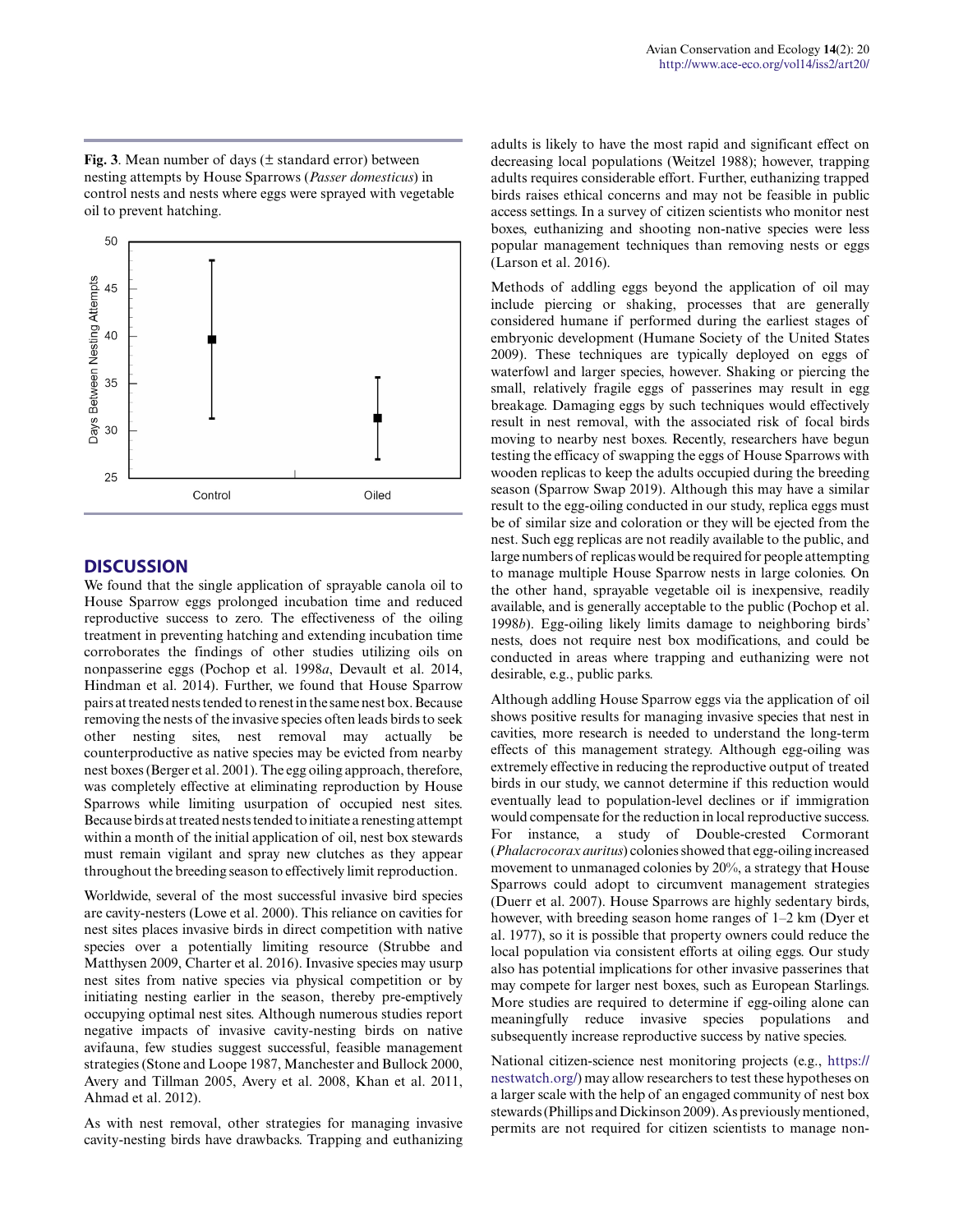native birds in nest boxes; indeed, many nest box trail managers already do (Larson et al. 2016). Whereas professional wildlife managers may need to balance competing priorities and triage the most urgent threats, they could train citizen scientists to implement the relatively straightforward, nontoxic egg-oiling tasks, thereby increasing opportunities for volunteer stewardship on public lands. In fact, many agencies already enlist volunteer labor to manage invasive plants, snakes, and other taxa (Perry et al. 2019). Because House Sparrows are among the most steeply declining of all North American bird species (Rosenberg et al. 2019), some may argue that hastening their decline is unwarranted; however, Perry et al. (2019) argue that failure to act in controlling invasive species constitutes negligence and that citizen scientists are promising allies for biodiversity conservation. Consider the Purple Martin (*Progne subis*), Tree Swallow, and Violet-green Swallow (*Tachycineta thalassina*), which are cavity-nesting members of the aerial insectivore guild that is in acute decline throughout North America (Nebel et al. 2010, Rosenberg et al. 2019); these species may present a good case for when to prioritize the management of House Sparrows in nest boxes. Further, this study demonstrates that egg-oiling is an effective way to limit reproduction in an invasive passerine, which may prove useful as a tool for managing future invasions by other species.

#### **CONCLUSION**

We found that a modest application of vegetable oil to a clutch of House Sparrow eggs completely prevented hatching, thus effectively suppressing reproduction. Although the egg-oiling technique is frequently used to manage larger species such as waterfowl, it was previously unknown whether small cavitynesting passerines would incubate oiled eggs. Because of the cavity-nesting habits and smaller body sizes of many invasive passerines, e.g., House Sparrow, European Starling, Common Myna (*Acridotheres tristis*), this management technique could be a viable way to limit reproduction by non-native species without damaging native species. Furthermore, citizen scientists interested in helping native species that use their nest boxes would be able to participate in management efforts without increasing risk to nearby native birds in nest boxes (compared to removing nests and eggs). Although the results of egg oiling are promising and the technique could potentially be implemented on a large scale, further studies are required to understand population-level impacts of egg oiling on invasive species.

*Responses to this article can be read online at:* <http://www.ace-eco.org/issues/responses.php/1491>

#### **Acknowledgments:**

*This research was supported by the Cornell Lab of Ornithology and an Undergraduate Engaged Research Program grant from the Office of Engagement Initiatives at Cornell University. Cornell University's Institutional Animal Care and Use Committee approved the procedures for the study under Protocol # 2008-0083. We thank numerous landowners for allowing us to perform this study on their property. We thank all of the Avian Conservation and Ecology manuscript reviewers for providing insightful comments*

*and revisions. We also thank Rachael Mady for helping develop the study and collecting data.*

#### **LITERATURE CITED**

Ahmad, S., H. A. Khan, M. Javed, and Khalil-Ur-Rehman. 2012. Management of maize and sunflower against the depredations of Rose-ringed Parakeet (*Psittacula krameri*) using mechanical repellents in an agro-ecosystem. *International Journal of Agriculture and Biology* 14:286-290.

Aitken, K. E. H., and K. Martin. 2008. Resource selection plasticity and community responses to experimental reduction of a critical resource. *Ecology* 89:971-980. <https://doi.org/10.1890/07-0711.1>

Avery, M. L., and E. A. Tillman. 2005. Alien birds in North America-challenges for wildlife managers. Pages 82-89 *in* D. L. Nolte and K. A. Fagerstone, editors. *Wildlife damage management conference - Proceedings*. Wildlife Damage Management, Internet Center.

Avery, M. L., C. A. Yoder, and E. A. Tillman. 2008. Diazacon inhibits reproduction in invasive Monk Parakeet populations. *Journal of Wildlife Management* 72:1449-1452. [https://doi.](https://doi.org/10.2193/2007-391) [org/10.2193/2007-391](https://doi.org/10.2193/2007-391) 

Baker, J., K. J. Harvey, and K. French. 2014. Threats from introduced birds to native birds. *Emu - Austral Ornithology* 114:1-12.<https://doi.org/10.1071/MU12122>

Balogh, A. L., T. B. Ryder, and P. P. Marra. 2011. Population demography of Gray Catbirds in the suburban matrix: sources, sinks and domestic cats. *Journal of Ornithology* 152:717-726. <https://doi.org/10.1007/s10336-011-0648-7>

Beaumont, M., J. Rodrigue, C. Pilotte, E. Chalifour, and J.-F. Giroux. 2018. Behavioral response of Canada Geese to egg-oiling and nest removal. *Journal of Wildlife Management* 82:1359-1366. <https://doi.org/10.1002/jwmg.21486>

Berger, C., K. Kridler, and J. Griggs. 2001. *The bluebird monitor's guide to bluebirds and other small cavity-nesters*. Collins Reference, New York, New York, USA.

Besser, J. F., W. C. Royall Jr, and J. W. Degrazio. 1967. Baiting starlings with DRC-1339 at a cattle feedlot. *Journal of Wildlife Management* 31:48-51.<https://doi.org/10.2307/3798359>

Blackwell, B. F., T. W. Seamans, D. A. Helon, and R. A. Dolbeer. 2000. Early loss of Herring Gull clutches after egg-oiling. *Wildlife Society Bulletin* 28:70-75.

Blokpoel, H., and R. M. G. Hamilton. 1989. Effects of applying white mineral oil to chicken and gull eggs. *Wildlife Society Bulletin* 17:435-441.

Bomford, M., and R. Sinclair. 2002. Australian research on bird pests: impact, management and future directions. *Emu - Austral Ornithology* 102:29-45.<https://doi.org/10.1071/MU01028>

Bonnaud, E., K. Bourgeois, E. Vidal, Y. Kayser, Y. Tranchant, and J. Legrand. 2007. Feeding ecology of a feral cat population on a small Mediterranean island. *Journal of Mammalogy* 88:1074-1081.<https://doi.org/10.1644/06-MAMM-A-031R2.1>

Carlson, J. C., R. M. Engeman, D. R. Hyatt, R. L. Gilliland, T. J. DeLiberto, L. Clark, M. J. Bodenchuk, and G. M. Linz. 2011.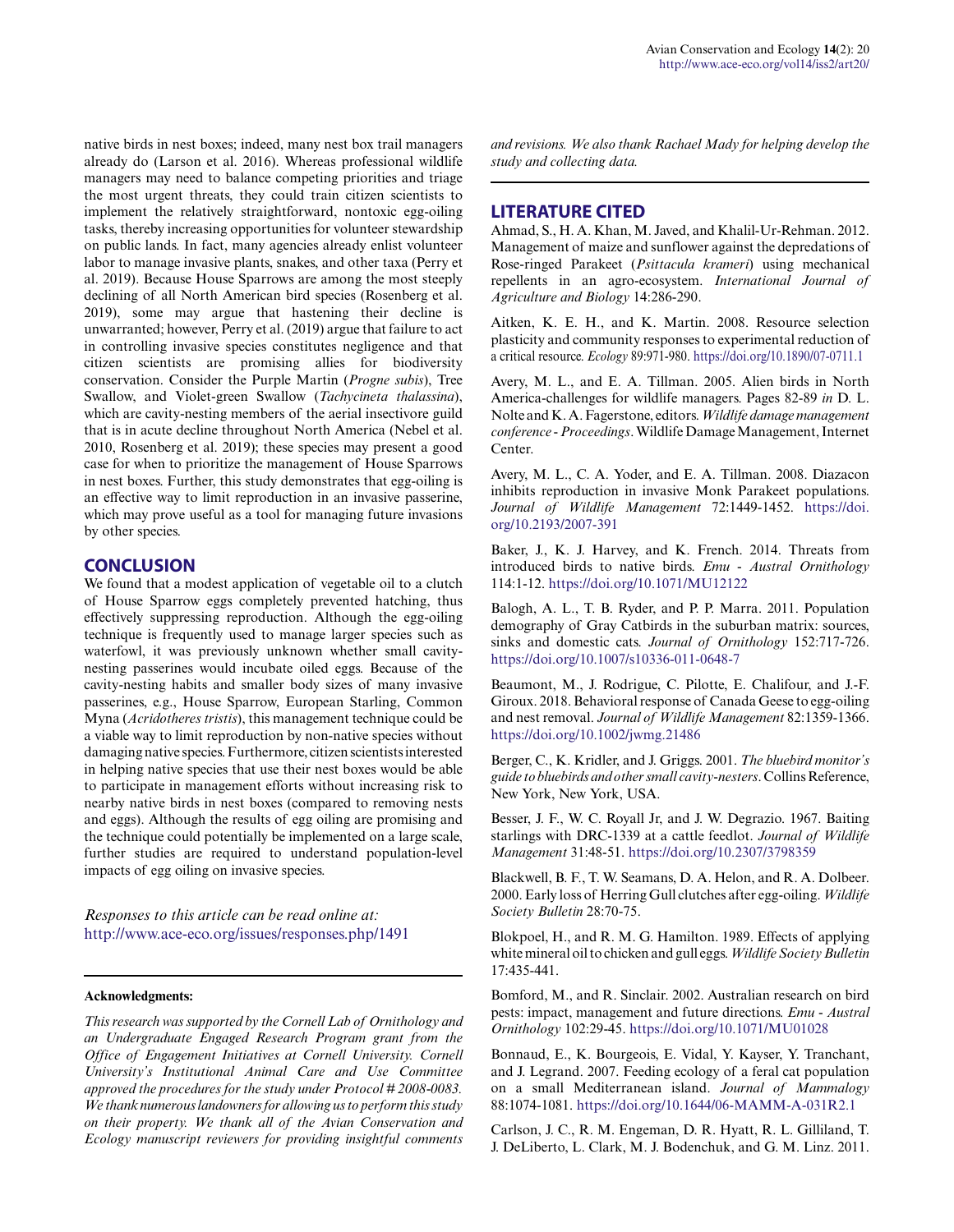Efficacy of European Starling control to reduce *Salmonella enterica* contamination in a concentrated animal feeding operation in the Texas panhandle. *BMC Veterinary Research* 7:1-10.<https://doi.org/10.1186/1746-6148-7-9>

Charter, M., I. Izhaki, Y. Ben Mocha, and S. Kark. 2016. Nestsite competition between invasive and native cavity nesting birds and its implication for conservation. *Journal of Environmental Management* 181:129-134.<https://doi.org/10.1016/j.jenvman.2016.06.021>

Christens, E., H. Blokpoel, G. Rason, and S. W. D. Jarvie. 1995. Spraying white mineral oil on Canada Goose eggs to prevent hatching. *Wildlife Society Bulletin* 23:228-230.

Clavero, M., L. Brotons, P. Pons, and D. Sol. 2009. Prominent role of invasive species in avian biodiversity loss. *Biological Conservation* 142:2043-2049.<https://doi.org/10.1016/j.biocon.2009.03.034>

Cornell Lab of Ornithology. 2019. *NestWatch: Eastern Bluebird nest box plan and information.* Cornell Lab of Ornithology, Ithaca, New York, USA. [online] URL: [https://nestwatch.org/learn/all](https://nestwatch.org/learn/all-about-birdhouses/birds/eastern-bluebird/)[about-birdhouses/birds/eastern-bluebird/](https://nestwatch.org/learn/all-about-birdhouses/birds/eastern-bluebird/)

Cummings, J. L., J. F. Glahn, E. A. Wilson, and J. E. Davis Jr. 2002. Potential hazards of DRC-1339 treated rice to non-target birds when used at roost staging areas in Louisiana to reduce local populations of depredating blackbirds. *International Biodeterioration & Biodegradation* 49:185-188. [https://doi.org/10.1016/s0964-8305](https://doi.org/10.1016/s0964-8305(01)00121-4) [\(01\)00121-4](https://doi.org/10.1016/s0964-8305(01)00121-4) 

Cunningham, D. J., E. W. J. Schafer, and L. K. McConnell. 1979. DRC-1339 and DRC-2698 residues in starlings: preliminary evaluation of their effects on secondary hazard potential. Pages 31-37 *in* W. B. Jackson, editor. *Bird control seminars proceedings*. Wildlife Damage Management, Internet Center.

Decino, T. J., D. J. Cunningham, and E. W. Schafer. 1966. Toxicity of DRC-1339 to starlings. *Journal of Wildlife Management* 30:249-253.<https://doi.org/10.2307/3797809>

Devault, T. L., P. M. Schmidt, F. E. Pogmore, J. Gobeille, and J. L. Belant. 2014. Influence of egg oiling on colony presence of ring-billed gulls. *Human-Wildlife Interactions* 8:22-30.

Dilks, P., M. Willans, M. Pryde, and I. Fraser. 2003. Large scale stoat control to protect Mohua (*Mohoua ochrocephala*) and Kaka (*Nestor meridionalis*) in the Eglinton Valley, Fiordland, New Zealand. *New Zealand Journal of Ecology* 27:1-9.

Dowding, J. E., and E. C. Murphy. 2001. The impact of predation by introduced mammals on endemic shorebirds in New Zealand: a conservation perspective. *Biological Conservation* 99:47-64. [https://doi.org/10.1016/S0006-3207\(00\)00187-7](https://doi.org/10.1016/S0006-3207(00)00187-7) 

Duerr, A. E., T. M. Donovan, and D. E. Capen. 2007. Management-induced reproductive failure and breeding dispersal in Double-crested Cormorants on Lake Champlain. *Journal of Wildlife Management* 71:2565-2574.<https://doi.org/10.2193/2006-527>

Dyer, M. I., J. Pinowski, and B. Pinowska. 1977. Population dynamics. Pages 53-105 *in* J. Pinowski and S. C. Kendeigh, editors. *Granivorous birds in ecosystems*. Cambridge University Press, Cambridge, UK.

Eisemann, J. D., P. A. Pipas, and J. L. Cummings. 2003. Acute and chronic toxicity of compound DRC-1339 (3-chloro-4methylaniline hydrochloride) to birds. *USDA National Wildlife Research Center - Staff Publications* 49-56.

Federal, Provincial, and Territorial Governments of Canada. 2014. *2012 Canadian nature survey: awareness, participation, and expenditures in nature-based recreation, conservation, and subsistence activities*. Canadian Councils of Resource Ministers, Ottawa, Ontario, Canada.

Ferreras, P., and D. W. Macdonald. 1999. The impact of American mink *Mustela vison* on water birds in the upper Thames. *Journal of Applied Ecology* 36:701-708. [https://doi.org/10.1046/](https://doi.org/10.1046/j.1365-2664.1999.00431.x) [j.1365-2664.1999.00431.x](https://doi.org/10.1046/j.1365-2664.1999.00431.x)

Fisher, R. J., and K. L. Wiebe. 2006. Nest site attributes and temporal patterns of Northern Flicker nest loss: effects of predation and competition. *Oecologia* 147:744-753. [https://doi.](https://doi.org/10.1007/s00442-005-0310-2) [org/10.1007/s00442-005-0310-2](https://doi.org/10.1007/s00442-005-0310-2)

Fitzwater, W. D. 1988. Solutions to urban bird problems. Pages 254-259 *in* A. C. Crabb and R. E. Marsh, editors. *Proceedings of the Thirteenth Vertebrate Pest Conference*. Monterey, California, USA.

Frei, B., J. J. Nocera, and J. W. Fyles. 2015. Interspecific competition and nest survival of the threatened Red-headed Woodpecker. *Journal of Ornithology* 156:743-753. [https://doi.](https://doi.org/10.1007/s10336-015-1177-6) [org/10.1007/s10336-015-1177-6](https://doi.org/10.1007/s10336-015-1177-6)

Ghilain, A., and M. Bélisle. 2008. Breeding success of the Tree Swallows along a gradient of agricultural intensification. *Ecological Applications* 18:1140-1154.<https://doi.org/10.1890/07-1107.1>

Goldshtein, A., S. Markman, Y. Leshem, M. Puchinsky, and M. Charter. 2018. Nest-site interference competition with House Sparrows affects breeding success and parental care in Great Tits. *Journal of Ornithology* 159:667-673. [https://doi.org/10.1007/](https://doi.org/10.1007/s10336-018-1541-4) [s10336-018-1541-4](https://doi.org/10.1007/s10336-018-1541-4) 

Gowaty, P. A. 1984. House sparrows kill Eastern Bluebirds. *Journal of Field Ornithology* 55:378-380.

Grarock, K., D. B. Lindemayer, J. T. Wood, and C. R. Tidemann. 2013. Does human-induced habitat modification influence the impact of introduced species? A case study on cavity-nesting by the introduced Common Myna (*Acridotheres tristis*) and two Australian native parrots. *Environmental Management* 52:958-970. <https://doi.org/10.1007/s00267-013-0088-7>

Grarock, K., C. R. Tidemann, J. T. Wood, and D. B. Lindemayer. 2014. Understanding basic species population dynamics for effective control: a case study on community-led culling of the Common Myna (*Acridotheres tristis*). *Biological Invasions* 16:1427-1440.<https://doi.org/10.1007/s10530-013-0580-2>

Hindman, L. J., W. F. Harvey, and L. E. Conley. 2014. Spraying corn oil on Mute Swan *Cygnus olor* eggs to prevent hatching. *Wildfowl* 64:186-196.

Humane Society of the United States. 2009. *Canada Goose egg addling protocol.* The Humane Society of the United States, Washington, D.C., USA. [online] URL: [https://www.](https://www.humanesociety.org/sites/default/files/docs/wild-good-egg-protocol.pdf) [humanesociety.org/sites/default/files/docs/wild-good-egg-protocol.](https://www.humanesociety.org/sites/default/files/docs/wild-good-egg-protocol.pdf) [pdf](https://www.humanesociety.org/sites/default/files/docs/wild-good-egg-protocol.pdf)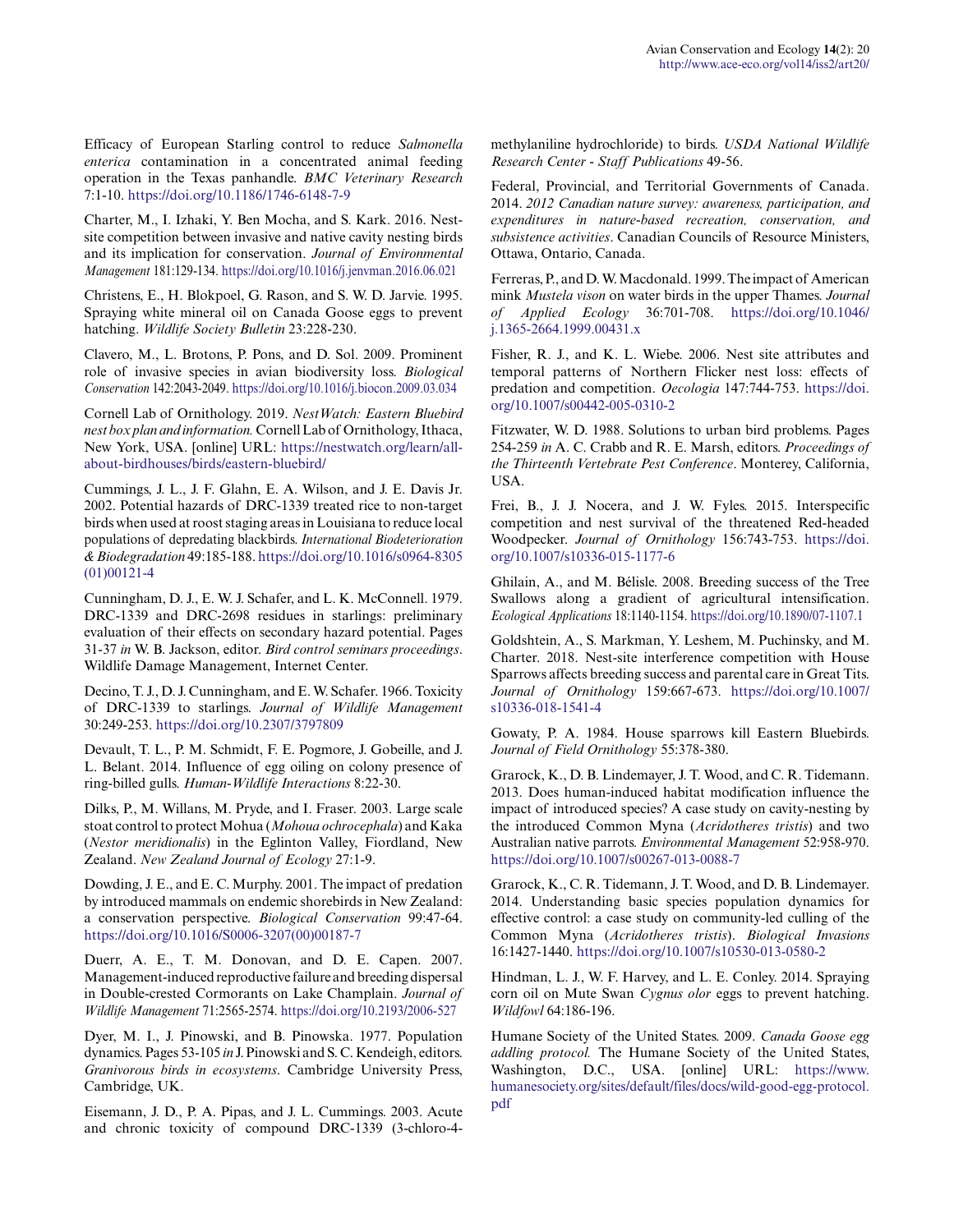International Union for Conservation of Nature (IUCN). 2010. *Biological invasions: a growing threat to biodiversity, human health and food security.* IUCN Policy Brief. IUCN, Gland, Switzerland.

Kelly, D., C. Brindle, J. J. Ladley, A. W. Robertson, F. W. Maddigan, J. Butler, T. Ward-Smith, D. J. Murphy, and L. A. Sessions. 2005. Can stoat (*Mustela erminea*) trapping increase Bellbird (*Anthornis melanura*) populations and benefit mistletoe (*Peraxilla tetrapetala*) pollination? *New Zealand Journal of Ecology* 29:69-82.

Khan, H. A., S. Ahmad, M. Javed, K. Ahmad, and M. Ishaque. 2011. Comparative effectiveness of some mechanical repellents for management of Rose-ringed Parakeet (*Psittacula krameri*) in citrus, guava and mango orchards. *International Journal of Agriculture and Biology* 13:396-400.

Kibler, L. F. 1969. The establishment and maintenance of a bluebird nest-box project: a review and commentary. *Bird-Banding* 40:114-129.<https://doi.org/10.2307/4511555>

Kumschick, S., and W. Nentwig. 2010. Some alien birds have as severe an impact as the most effectual alien mammals in Europe. *Biological Conservation* 143:2757-2762. [https://doi.org/10.1016/j.](https://doi.org/10.1016/j.biocon.2010.07.023) [biocon.2010.07.023](https://doi.org/10.1016/j.biocon.2010.07.023)

Larson, L. R., C. B. Cooper, and M. E. Hauber. 2016. Emotions as drivers of wildlife stewardship behavior: examining citizen science nest monitors' responses to invasive house sparrows. *Human Dimensions of Wildlife* 21:18-33. [https://doi.](https://doi.org/10.1080/10871209.2015.1086933) [org/10.1080/10871209.2015.1086933](https://doi.org/10.1080/10871209.2015.1086933) 

Lepczyk, C. A., A. G. Mertig, and J. Liu. 2004. Assessing landowner activities related to birds across rural-to-urban landscapes. *Environmental Management* 33:110-125. [https://doi.](https://doi.org/10.1007/s00267-003-0036-z) [org/10.1007/s00267-003-0036-z](https://doi.org/10.1007/s00267-003-0036-z) 

Linz, G. M., H. J. Homan, S. M. Gaukler, L. B. Penry, and W. J. Bleier. 2007. European Starlings: a review of an invasive species with far-reaching impacts. Pages 378-386 *in* G. W. Witmer, W. C. Pitt, and K. A. Fagerstone, editors. *Managing vertebrate invasive species*. USDA National Wildlife Research Center, Fort Collins, Colorado, USA.

Loss, S. R., T. Will, and P. P. Marra. 2013. The impact of freeranging domestic cats on wildlife of the United States. *Nature Communications* 4:1396. <https://doi.org/10.1038/ncomms2380>

Loss, S. R., T. Will, and P. P. Marra. 2015. Direct mortality of birds from anthropogenic causes. *Annual Review of Ecology, Evolution and Systematics* 46:99-120. [https://doi.org/10.1146/](https://doi.org/10.1146/annurev-ecolsys-112414-054133) [annurev-ecolsys-112414-054133](https://doi.org/10.1146/annurev-ecolsys-112414-054133)

Lowe, S., M. Browne, S. Boudjelas, and M. De Poorter. 2000. 100 of the world's worst invasive alien species. A selection from the global invasive species database. *Aliens* 12.

Manchester, S. J., and J. M. Bullock. 2000. The impacts of nonnative species on UK biodiversity and the effectiveness of control. *Journal of Applied Ecology* 37:845-864. [https://doi.org/10.1046/](https://doi.org/10.1046/j.1365-2664.2000.00538.x) [j.1365-2664.2000.00538.x](https://doi.org/10.1046/j.1365-2664.2000.00538.x)

Martin, J. M., K. French, and R. E. Major. 2007. The pest status of Australian White Ibis (*Threskiornis molucca*) in urban situations and the effectiveness of egg-oil in reproductive control. *Wildlife Research* 34:319-324.<https://doi.org/10.1071/WR07005>

Moller, H., and N. Alterio. 1999. Home range and spatial organisation of stoats (*Mustela erminea*), ferrets (*Mustela furo*) and feral house cats (*Felis catus*) on coastal grasslands, Otago Peninsula, New Zealand: implications for Yellow-eyed Penguin (*Megadyptes antipodes*) conservation. *New Zealand Journal of Zoology* 26:165-174.<https://doi.org/10.1080/03014223.1999.9518186>

Nebel, S., A. Mills, J. D. McCracken, and P. D. Taylor. 2010. Declines of aerial insectivores in North America follow a geographic gradient. *Avian Conservation and Ecology* 5(2):1. <https://doi.org/10.5751/ACE-00391-050201>

Nentwig, W., E. Kühnel, and S. Bacher. 2010. A generic impactscoring system applied to alien mammals in Europe. *Conservation Biology* 24:302-311. [https://doi.org/10.1111/j.1523-1739.2009.01289.](https://doi.org/10.1111/j.1523-1739.2009.01289.x) [x](https://doi.org/10.1111/j.1523-1739.2009.01289.x) 

Orchan, Y., F. Chiron, A. Shwartz, and S. Kark. 2013. The complex interaction network among multiple invasive bird species in a cavity-nesting community. *Biological Invasions* 15:429-445. <https://doi.org/10.1007/s10530-012-0298-6>

Perry, G., H. Curzer, M. Farmer, M. L. Gore, and D. Simberloff. 2019. Historical, ethical, and (extra)legal perspectives on culpability in accidental species introductions. *BioScience* biz121:1-11.<https://doi.org/10.1093/biosci/biz121>

Phillips, T., and J. Dickinson. 2009. Tracking the nesting success of North America's breeding birds through public participation in Nestwatch. Pages 633-640 *in* T. D. Rich, C. Arizmendi, D. W. Demarest, and C. Thompson, editors. *Proceedings of the Fourth International Partners in Flight Conference: tundra to tropics*. Partners in Flight.

Pochop, P. A., J. L. Cummings, J. E. Steuber, and C. A. Yoder. 1998*a*. Effectiveness of several oils to reduce hatchability of chicken eggs. *Journal of Wildlife Management* 62:395-398. [https://](https://doi.org/10.2307/3802304) [doi.org/10.2307/3802304](https://doi.org/10.2307/3802304) 

Pochop, P. A., J. L. Cummings, C. A. Yoder, and J. E. Steuber. 1998*b*. Comparison of white mineral oil and corn oil to reduce hatchability in Ring-billed Gull eggs. Pages 411-413 *in* R. Barker and C. Crabb, editors. *Proceedings of the Eighteenth Vertebrate Pest Conference*. Costa Mesa, California, USA. [https://doi.](https://doi.org/10.5070/v418110097) [org/10.5070/v418110097](https://doi.org/10.5070/v418110097)

Radunzel, L. A., D. M. Muschitz, V. M. Bauldry, and P. Arcese. 1997. A long-term study of the breeding success of Eastern Bluebirds by year and cavity type. *Journal of Field Ornithology* 68:7-18.

Raleigh, D., J. D. Ray, B. A. Grisham, J. Siegrist, and D. U. Greene. 2019. Nest survival data confirm managed housing is an important component to the conservation of the Eastern Purple Martin. *Wildlife Society Bulletin* 43:93-101. [https://doi.](https://doi.org/10.1002/wsb.941) [org/10.1002/wsb.941](https://doi.org/10.1002/wsb.941)

Ratcliffe, N., I. Mitchell, K. Varnham, N. Verboven, and P. Higson. 2009. How to prioritize rat management for the benefit of petrels: a case study of the UK, Channel Islands and Isle of Man. *Ibis* 151:699-708. [https://doi.org/10.1111/j.1474-919X.2009.00949.](https://doi.org/10.1111/j.1474-919X.2009.00949.x) [x](https://doi.org/10.1111/j.1474-919X.2009.00949.x) 

Rosenberg, K. V., A. M. Dokter, P. J. Blancher, J. R. Sauer, A. C. Smith, P. A. Smith, J. C. Stanton, A. Panjabi, L. Helft, M. Parr,